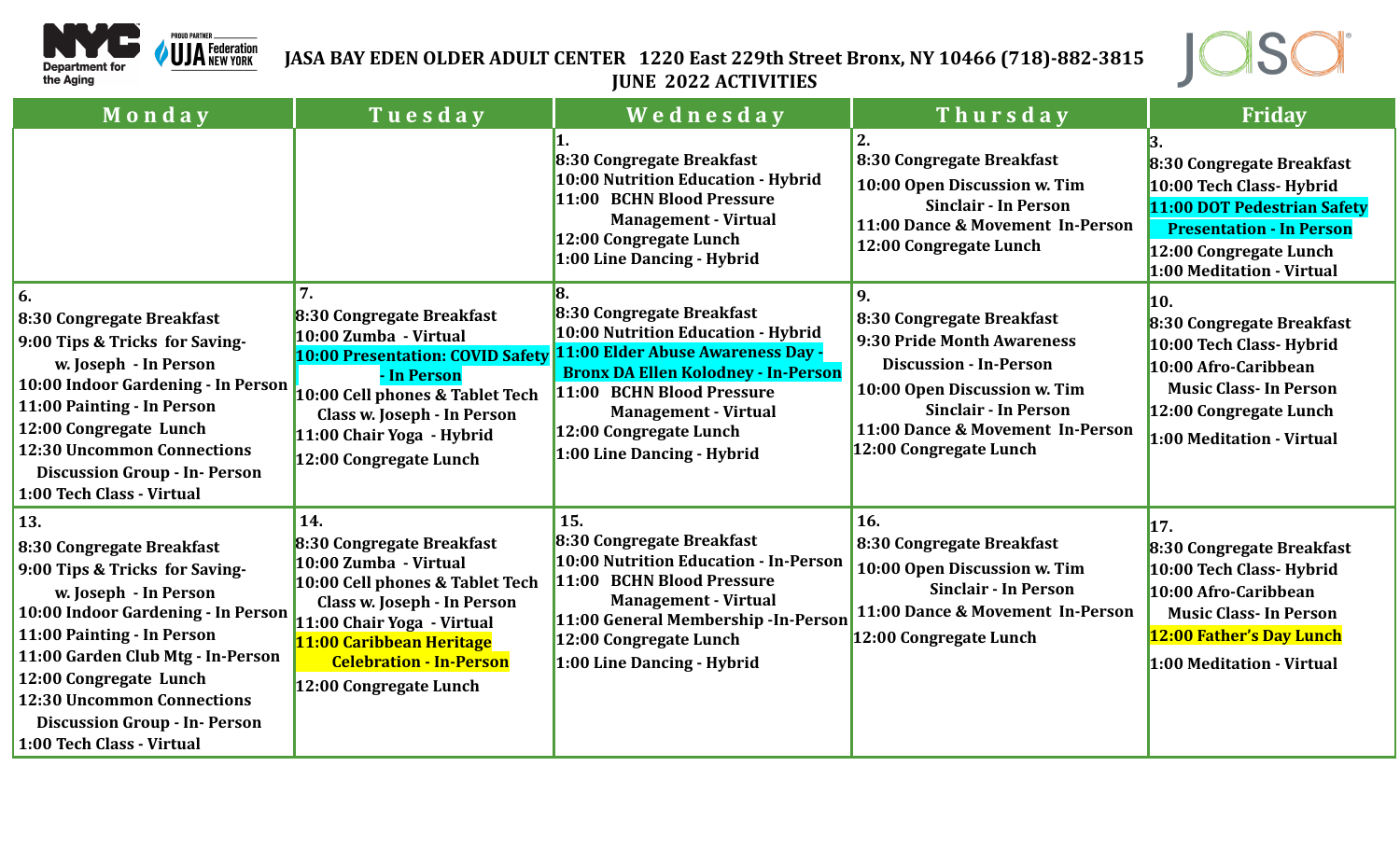| 20.<br><b>CENTER CLOSED</b>                                                                                                                                                                                                                                                                  | 21.<br>8:30 Congregate Breakfast<br>10:00 Zumba - Virtual<br>10:00 Cell phones & Tablet Tech<br>Class w. Joseph - In Person<br>11:00 Chair Yoga - Virtual<br>11:00 Juneteenth - In-Person<br><b>Celebration &amp; Lunch</b> | 22.<br>8:30 Congregate Breakfast<br>10:00 Nutrition Education - In-Person<br>11:00 BCHN Blood Pressure<br><b>Management - Virtual</b><br>12:00 Birthday Lunch - In-Person<br>1:00 Line Dancing - Hybrid | 23.<br>8:30 Congregate Breakfast<br>10:00 Open Discussion w. Tim<br><b>Sinclair - In Person</b><br>11:00 Dance & Movement In-Person<br>12:00 Congregate Lunch | 24.<br>8:30 Congregate Breakfast<br>10:00 Tech Class- Hybrid<br>10:00 Red Hatter's Mtg - Mrm<br>10:00 Afro-Caribbean Music<br><b>Class Performance - In Person</b><br>12:00 Congregate Lunch<br>1:00 Meditation - Virtual |
|----------------------------------------------------------------------------------------------------------------------------------------------------------------------------------------------------------------------------------------------------------------------------------------------|-----------------------------------------------------------------------------------------------------------------------------------------------------------------------------------------------------------------------------|---------------------------------------------------------------------------------------------------------------------------------------------------------------------------------------------------------|---------------------------------------------------------------------------------------------------------------------------------------------------------------|---------------------------------------------------------------------------------------------------------------------------------------------------------------------------------------------------------------------------|
| 27.<br>8:30 Congregate Breakfast<br>9:00 Tips & Tricks for Saving-<br>w. Joseph - In Person<br>10:00 Indoor Gardening - In Person<br>11:00 Painting - In Person<br>12:00 Congregate Lunch<br>12:30 Uncommon Connections<br><b>Discussion Group - In- Person</b><br>1:00 Tech Class - Virtual | 28.<br>8:30 Congregate Breakfast<br>10:00 Zumba - Virtual<br>10:00 Cell phones & Tablet Tech<br>Class w. Joseph - In Person<br>11:00 Advisory Board Mtg - MRm<br>11:00 Chair Yoga - Hybrid<br>12:00 Congregate Lunch        | 29.<br>8:30 Congregate Breakfast<br>11:00 Nutrition Education - In-Person<br>11:00 BCHN Blood Pressure<br><b>Management - Virtual</b><br>1:00 Line Dancing - Hybrid                                     | 30.<br>8:30 Congregate Breakfast<br>10:00 Open Discussion w. Tim<br><b>Sinclair - In Person</b><br>11:00 Dance & Movement In-Person<br>12:00 Congregate Lunch | <b>JASA BAY EDEN OLDER</b><br><b>ADULT CENTER</b><br>PHONE: 718-882-3815<br><b>ADDRESS: 1220 East 229th</b><br><b>Bronx NY 10466</b>                                                                                      |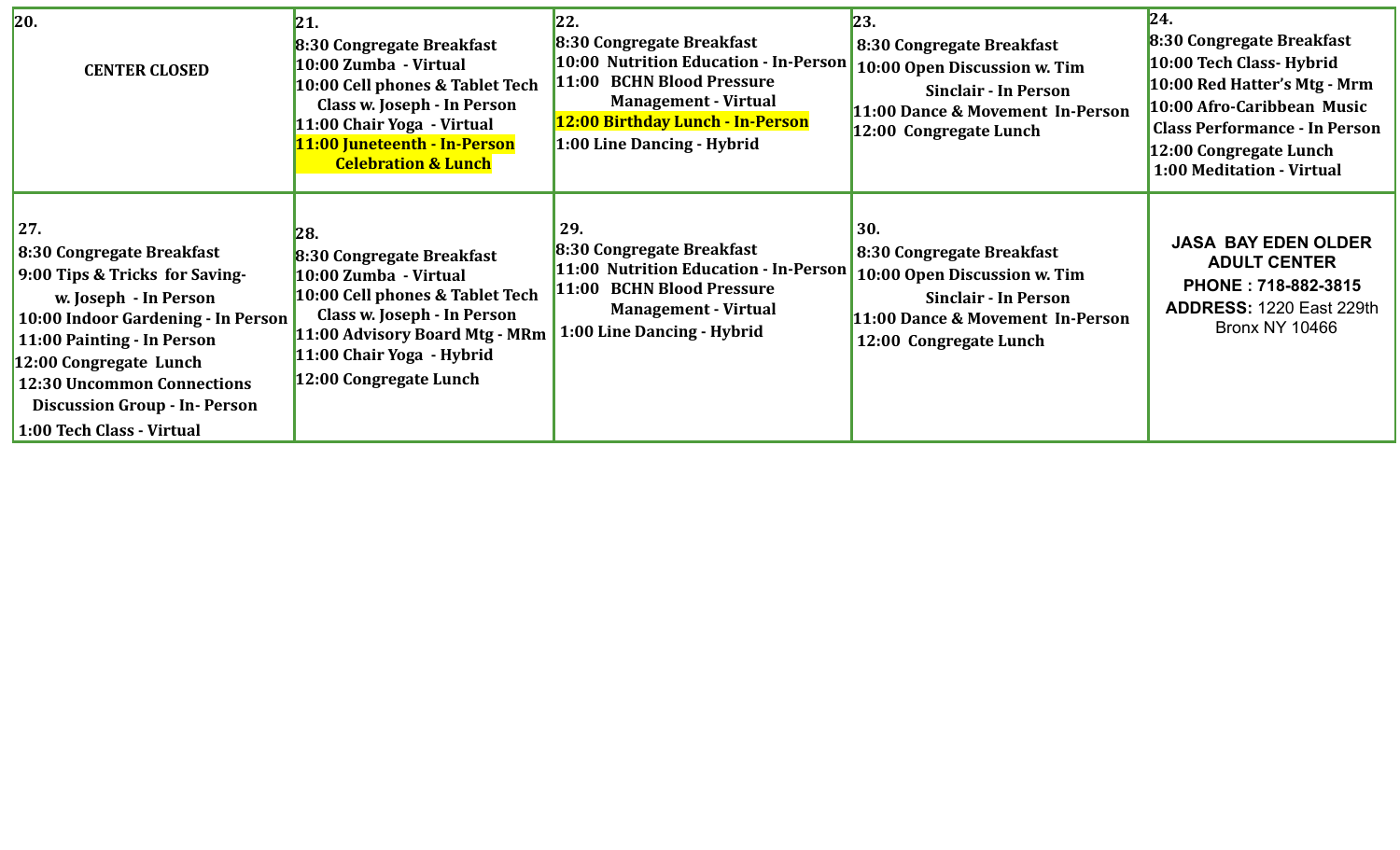

**PROUD PARTNER \_** 

## **JASA BAY EDEN OLDER ADULT CENTER 1220 East 229th Street Bronx, NY 10466 VUJA** Federation **JUNE 2022 BREAKFAST MENU**



| Monday                                                                                                            | <b>Tuesday</b>                                                                                                                            | Wednesday                                                                                                                        | Thursday                                                                                                                       | <b>Friday</b>                                                                                                                        |
|-------------------------------------------------------------------------------------------------------------------|-------------------------------------------------------------------------------------------------------------------------------------------|----------------------------------------------------------------------------------------------------------------------------------|--------------------------------------------------------------------------------------------------------------------------------|--------------------------------------------------------------------------------------------------------------------------------------|
| <b>Breakfast Contribution is \$1.00</b><br>Breakfast is 8:30am - 9:30am                                           | You must call to reserve your meal a<br>week in advance<br>Call 718-882-3815                                                              | <b>Apple Juice</b><br>Spinach & Feta Omelet<br><b>Shredded Wheat Cereal</b><br><b>Whole Wheat Bread</b><br>Butter                | <b>Orange Juice</b><br>Muffin<br><b>Bran Flakes</b><br>Nonfat Greek Yogurt<br><b>Butter</b>                                    | Orange Pineapple Juice<br>Omelet w. pepper & onion<br>Oatmeal<br><b>Whole Wheat Bread</b><br>Butter                                  |
| 16.<br><b>Orange Juice</b><br>Cottage Cheese<br><b>Bran Muffin</b><br><b>Whole Wheat Bread</b><br><b>Butter</b>   | <b>Apple Juice</b><br>Egg White Omelet w. pepper & onion<br><b>Cheesy Grits</b><br><b>Whole Wheat Bread</b><br><b>Butter / Wheat Germ</b> | <b>Orange Pineapple Juice</b><br>Scrambled Egg w. Swiss Cheese<br><b>Home Fries</b><br><b>Whole Wheat Bread</b><br><b>Butter</b> | <b>Orange Juice</b><br>Apple Pancake<br><b>Turkey Sausage Link</b><br><b>Shredded Wheat Cereal</b><br>Butter/ Syrup            | 10.<br><b>Apple Juice</b><br>Scrambled Eggs<br>Multi Grain Cereal<br><b>Whole Wheat Bread</b><br><b>Butter / Wheat Germ</b>          |
| 13.<br><b>Orange Juice</b><br>Non Fat Greek Yogurt<br><b>Bran Flakes</b><br><b>French Toast</b><br>Butter / Syrup | 14.<br><b>Apple Juice</b><br><b>Baked Egg Omelet</b><br><b>Blueberry Muffin</b><br><b>Butter</b>                                          | 15.<br><b>Orange Juice</b><br><b>Western Omelet</b><br><b>Home Fries</b><br><b>Whole Wheat Bread</b><br>Butter                   | 16.<br><b>Pineapple Juice</b><br>Cinnamon French Toast<br><b>Bran Flakes Cereal</b><br>Greek Yogurt<br><b>Butter/Walnuts</b>   | 17.<br><b>Grape Juice</b><br>Scrambled Egg<br><b>Turkey Bacon</b><br><b>Whole Wheat Bread</b><br>Butter                              |
| 20.<br><b>CENTER CLOSED</b>                                                                                       | 21.<br><b>Orange Juice</b><br><b>Grilled Cheese</b><br>Oatmeal                                                                            | 22.<br><b>Pineapple Juice</b><br>Hard Boiled Egg<br>Pork Sausage Patty<br><b>Whole Wheat Bread</b><br><b>Butter</b>              | 23.<br><b>Orange Juice</b><br><b>Banana Walnut Oatmeal</b><br><b>Turkey Bacon</b><br><b>Whole Wheat Bread</b><br><b>Butter</b> | 24.<br><b>Apple Juice</b><br>Scrambled Egg w. Swiss<br><b>Sauteed Sweet Potato</b><br><b>Whole Wheat Bread</b><br><b>Butter</b>      |
| 27.<br><b>Apple Juice</b><br>Greek Yogurt (Plain)<br>Coconut Granola<br><b>Whole Wheat Bread</b><br>Butter        | 28.<br><b>Orange Pineapple Juice</b><br>Scrambled Egg w. Swiss<br><b>Toasted Oats</b><br><b>Whole Wheat Bread</b><br><b>Butter</b>        | 29.<br><b>Orange Juice</b><br>Turkey Sausage Patty<br>Pancake<br><b>Butter /Syrup</b>                                            | 30<br><b>Pineapple Juice</b><br>Omelet w. peppers & Onions<br>Raisin Bran<br><b>Whole Wheat Bread</b><br><b>Butter</b>         | <b>JASA BAY EDEN OLDER</b><br><b>ADULT CENTER</b><br>PHONE: 718-882-3815<br><b>ADDRESS: 1220 East 229th</b><br><b>Bronx NY 10466</b> |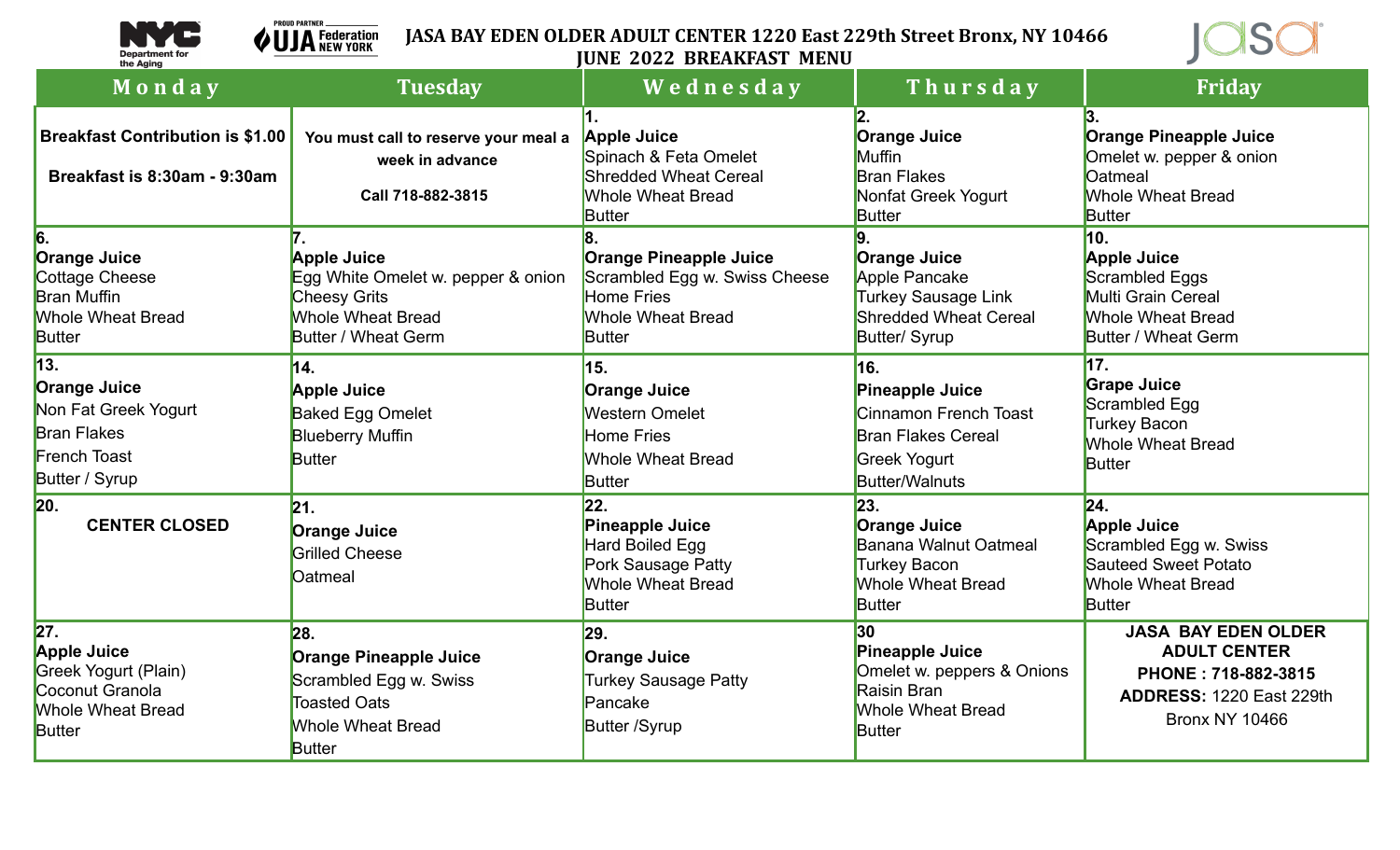

## **JASA BAY EDEN OLDER ADULT CENTER 1220 East 229th Street Bronx, NY 10466 JUNE 2022 LUNCH MENU**



|                                                                                                                              |                                                                                                                                                                                                                       | JUNE <i>L</i> UZZ LUNGH MENU                                                                                 |                                                                                                                |                                                                                                                                                          |
|------------------------------------------------------------------------------------------------------------------------------|-----------------------------------------------------------------------------------------------------------------------------------------------------------------------------------------------------------------------|--------------------------------------------------------------------------------------------------------------|----------------------------------------------------------------------------------------------------------------|----------------------------------------------------------------------------------------------------------------------------------------------------------|
| Monday                                                                                                                       | Tuesday                                                                                                                                                                                                               | Wednesday                                                                                                    | Thursday                                                                                                       | <b>Friday</b>                                                                                                                                            |
| Call to reserve your meal a<br>week in advance<br>718-882-3815                                                               | <b>Lunch Contribution \$1.50</b><br>Lunch is from 12:00pm - 1:00pm                                                                                                                                                    | Apple<br>Beef Meatballs w/ Sofrito<br><b>Whole Wheat Spaghetti</b><br><b>Baby Carrots w/ Parsley</b>         | 2.<br>Banana<br>Stewed Codfish w/ Eggplant<br>Barley<br><b>Steamed Green Beans</b><br><b>Whole Wheat Bread</b> | 3.<br>Orange<br>Arroz con Pollo (Chicken w/ Rice)<br><b>Broccoli w/ Toasted Garlic</b><br><b>Whole Wheat Bread</b>                                       |
| 6.<br>Orange<br><b>Vegetarian Brown Stew</b><br>Baby Carrots w/ Parsley<br><b>Collard Greens</b><br><b>Whole Wheat Bread</b> | <b>Banana</b><br>Spanish Style Catfish<br>Chinese Style Spaghetti<br><b>Oriental Blend Vegetables</b>                                                                                                                 | 8.<br><b>Apple</b><br><b>Jerk Chicken</b><br>Orzo<br>Steamed Broccoli                                        | 9.<br>Orange<br>Spanish Style Beef Stew<br><b>Baked Red Potato Wedges</b><br>Roasted Zucchini                  | 10.<br>Pear<br>Coconut Bread Tilapia<br>Quinoa<br>Sautéed Spinach                                                                                        |
| $\sqrt{13}$ .<br>Orange<br><b>BBQ Pork Chop</b><br><b>White Rice</b><br>Steamed Kale                                         | 14.<br><b>Caribbean Heritage Lunch</b><br><b>Pineapple Ginger Juice</b><br><b>Coconut Cupcake</b><br><b>Sweet Plantains / Patty / Chicken Wings</b><br><b>Escovitch Fish / Rice with Gandules</b><br>Cabbage & Carrot | 15.<br><b>Apple</b><br>Baked Ziti w. cheese<br>Steamed Broccoli                                              | 16.<br><b>Banana</b><br><b>Stewed Codfish</b><br><b>Steamed Spinach</b><br>Yucca                               | 17.<br><b>Father's Day Lunch</b><br><b>Cupcake</b><br><b>Fruit Juice</b><br>Steak w. mushroom sauce<br>Alt. Chicken<br>Macaroni Salad<br>Corn on the Cob |
| 20.<br><b>CENTER CLOSED</b>                                                                                                  | 21. Juneteenth Celebration<br><b>Sweet Potato Pie / Fruit Juice</b><br>Oven Fried Chicken<br><b>Collard Greens</b><br>Macaroni & Cheese                                                                               | <b>Birthday Lunch</b><br>22.<br>Cake<br><b>Roast Beef</b><br><b>Greek Salad</b><br><b>Roasted Red Potato</b> | 23.<br><b>Banana</b><br>Fish w/ Fresh Salsa Relish<br><b>Baked Mac &amp; Cheese</b><br>Normandy Blend          | 24.<br>Kiwi<br><b>Curried Chicken Legs</b><br>Brown Rice w/ Pigeon Peas<br>Okra                                                                          |
| 27<br>Tangerine<br>Baked Ziti w. cheese<br><b>Steamed Carrots</b>                                                            | 28.<br>Orange<br><b>Jerk Chicken</b><br>Rice & Beans<br><b>Braised Collard Greens</b>                                                                                                                                 | 29.<br>Apple<br><b>Beef Stew</b><br><b>Baked Potato Wedges</b><br>Steamed Broccoli                           | 30.<br><b>Banana</b><br><b>Baked Chicken</b><br><b>Couscous</b><br><b>Italian Blend Vegetables</b>             | <b>JASA BAY EDEN OLDER</b><br><b>ADULT CENTER</b><br>PHONE: 718-882-3815<br><b>ADDRESS: 1220 East 229th</b><br><b>Bronx NY 10466</b>                     |